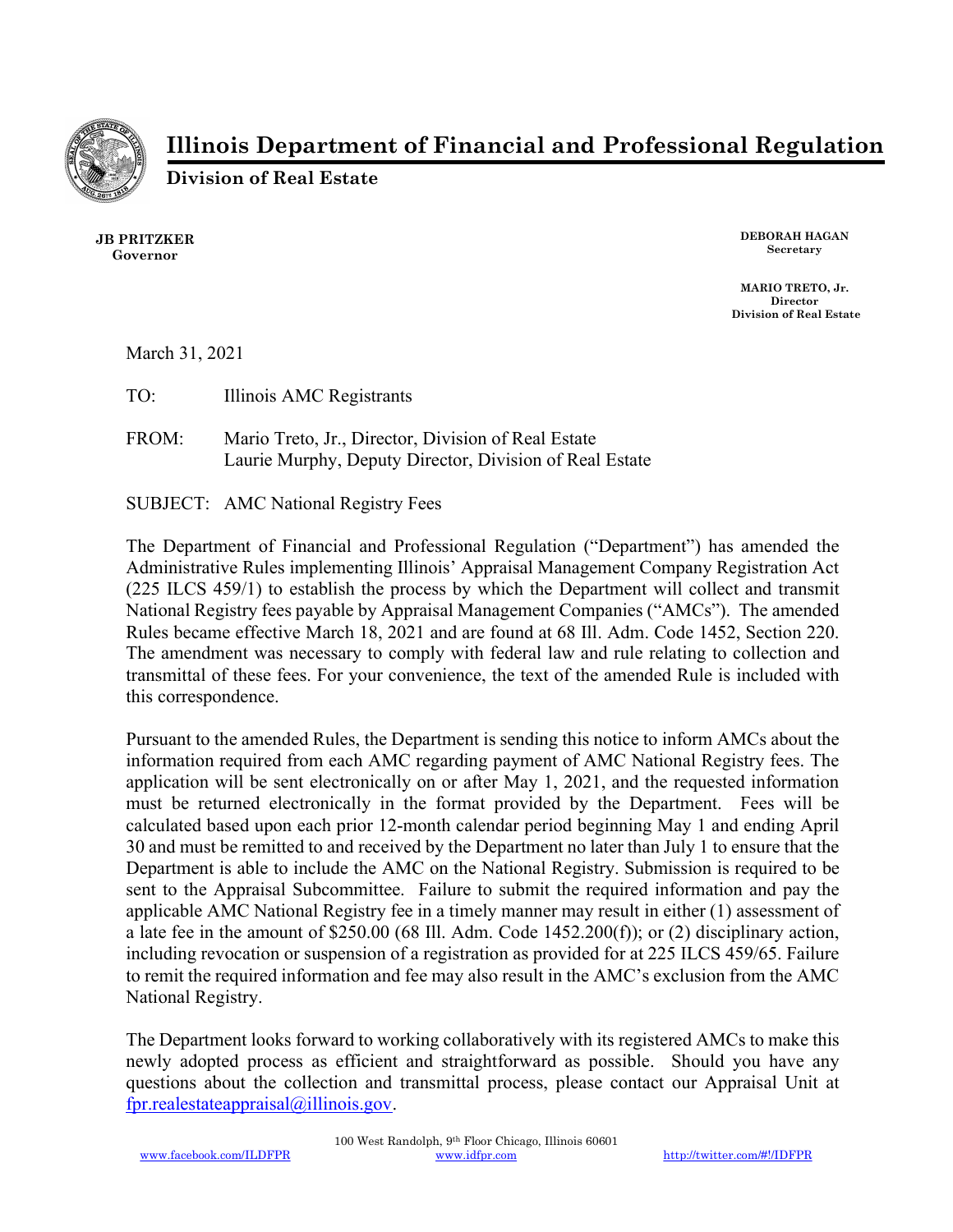## Section 1452.220 AMC National Registry Fees

- a) The Department will send notice, including a request for information, to each AMC regarding payment of AMC National Registry fees on or before April 1 of each calendar year. The notice will outline the reporting period and include instructions for the collection of those fees. The Department may also post the forms necessary to provide the required information on its website. Failure to receive notice from the Department regarding annual payment of AMC National Registry fees does not relieve an AMC from submitting the required information and paying the applicable AMC National Registry fee in a timely manner, as required by subsection (c).
- b) Fees shall be calculated based upon each 12-month calendar period beginning May 1 and ending April 30. Fees shall be remitted and received by the Department no later than July 1 to ensure that the Department is able to include the AMC on the national registry submission sent to the Appraisal Subcommittee.
- c) Annually, no later than July 1, AMCs operating in Illinois, including registered AMCs and federally-regulated AMCs operating in Illinois, shall:
	- 1) Provide information to the Department necessary to support its calculation of the size of its appraiser panel and the determination of its applicable AMC National Registry fee.
	- 2) Submit fees in the following amounts to the Department:
		- A) In the case of an AMC that has been in existence for more than a year, and oversees an appraiser panel of 16 or more State-certified appraisers in Illinois or 25 or more State-certified or State-licensed appraisers in 2 or more jurisdictions, \$25 multiplied by the number of appraisers who have performed an appraisal for the AMC in connection with a covered transaction in Illinois during the previous fee calculation period; or
		- B) In the case of an AMC that has not been in existence for more than a year, and oversees an appraiser panel of 16 or more State-certified appraisers in Illinois or 25 or more State-certified or State-licensed appraisers in 2 or more jurisdictions, \$25 multiplied by the number of appraisers who have performed an appraisal for the AMC in connection with a covered transaction in Illinois since the AMC commenced doing business.
- d) Fees shall not be prorated and are nonrefundable. No partial year registrations on the AMC National Registry shall be granted.